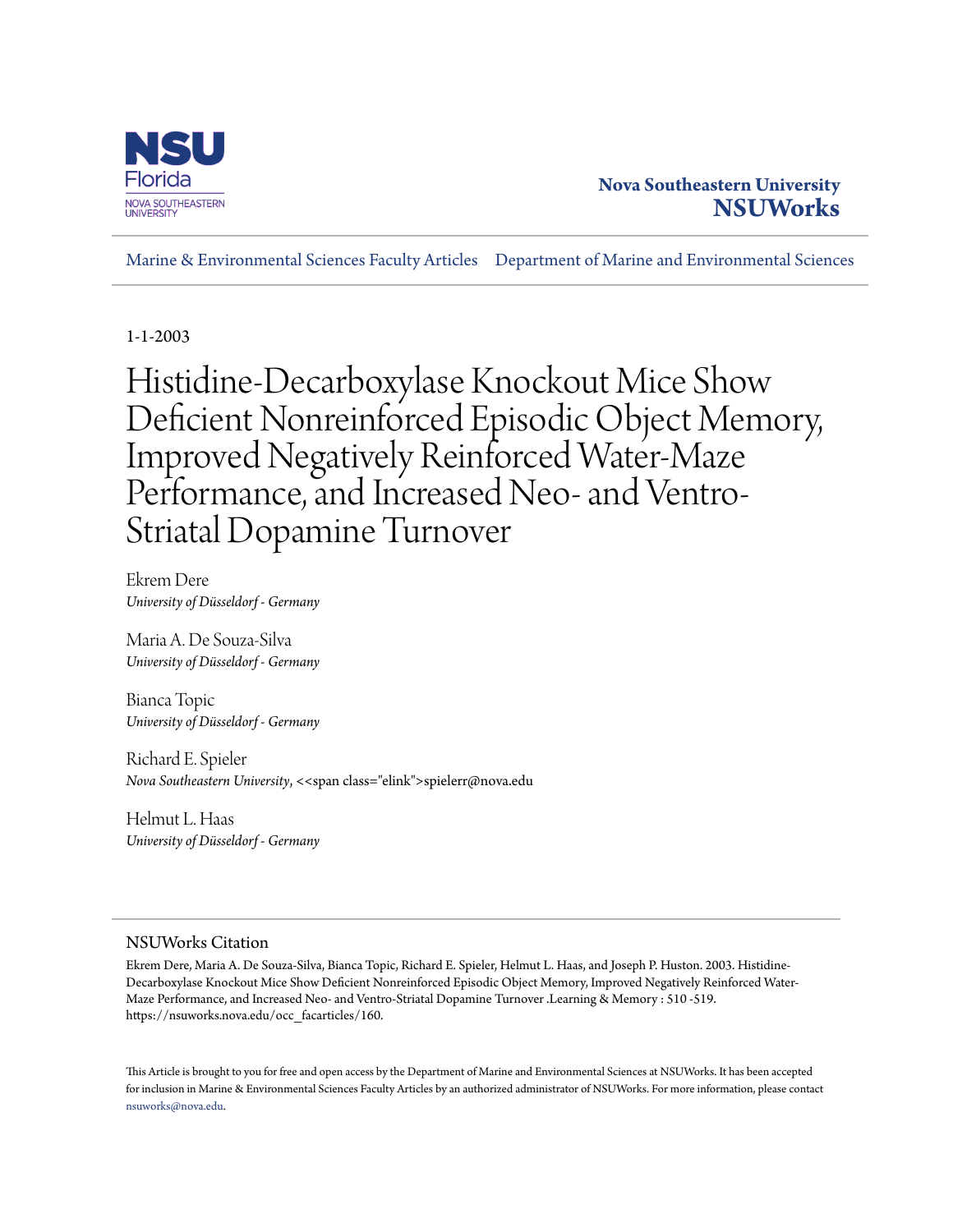#### *See next page for additional authors*

Find out more information about [Nova Southeastern University](http://www.nova.edu/) and the [Halmos College of Natural Sciences](https://cnso.nova.edu) [and Oceanography.](https://cnso.nova.edu)

Follow this and additional works at: [https://nsuworks.nova.edu/occ\\_facarticles](https://nsuworks.nova.edu/occ_facarticles?utm_source=nsuworks.nova.edu%2Focc_facarticles%2F160&utm_medium=PDF&utm_campaign=PDFCoverPages) Part of the [Marine Biology Commons,](http://network.bepress.com/hgg/discipline/1126?utm_source=nsuworks.nova.edu%2Focc_facarticles%2F160&utm_medium=PDF&utm_campaign=PDFCoverPages) and the [Oceanography and Atmospheric Sciences and](http://network.bepress.com/hgg/discipline/186?utm_source=nsuworks.nova.edu%2Focc_facarticles%2F160&utm_medium=PDF&utm_campaign=PDFCoverPages) [Meteorology Commons](http://network.bepress.com/hgg/discipline/186?utm_source=nsuworks.nova.edu%2Focc_facarticles%2F160&utm_medium=PDF&utm_campaign=PDFCoverPages)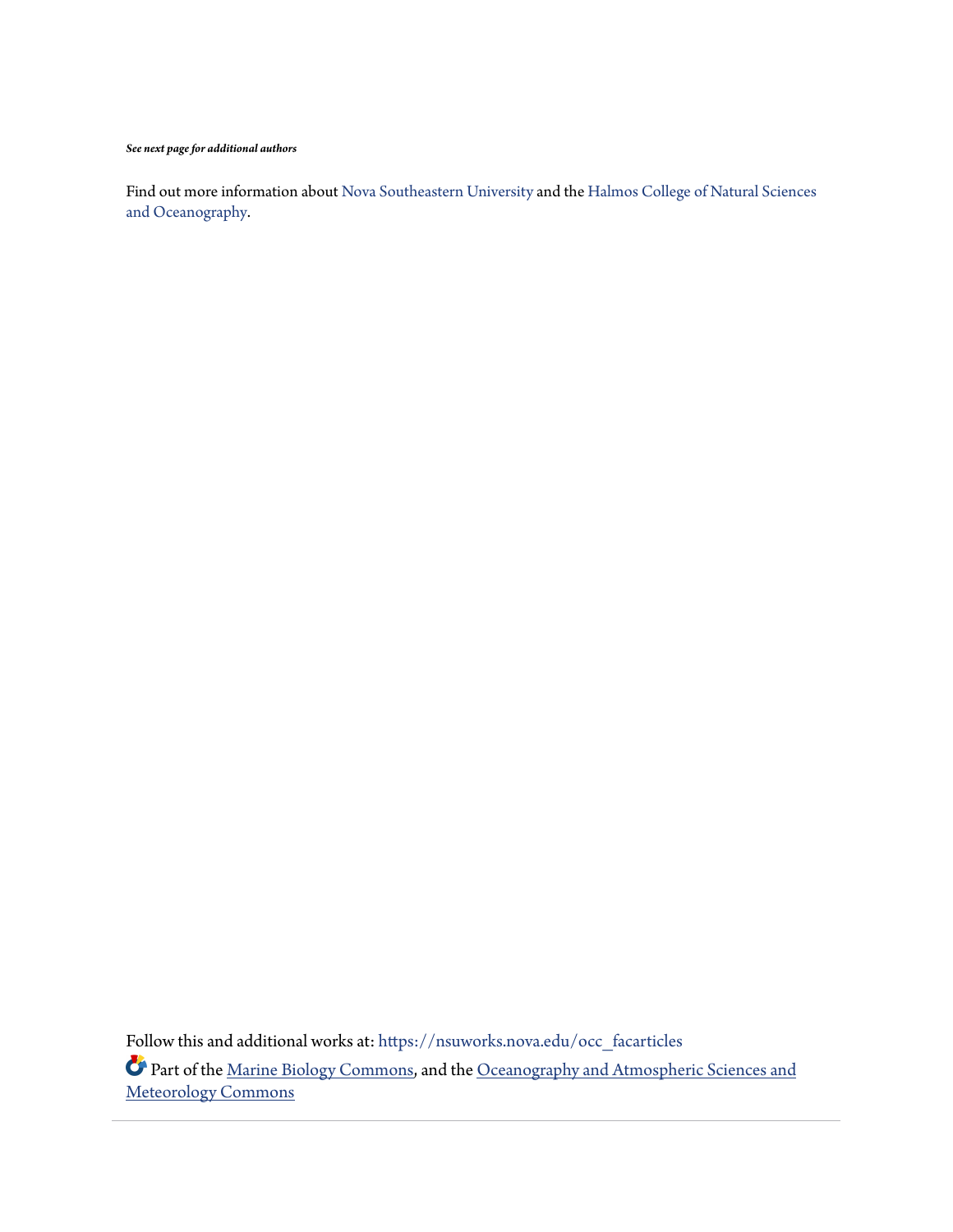**Authors**

Joseph P. Huston *University of Düsseldorf - Germany*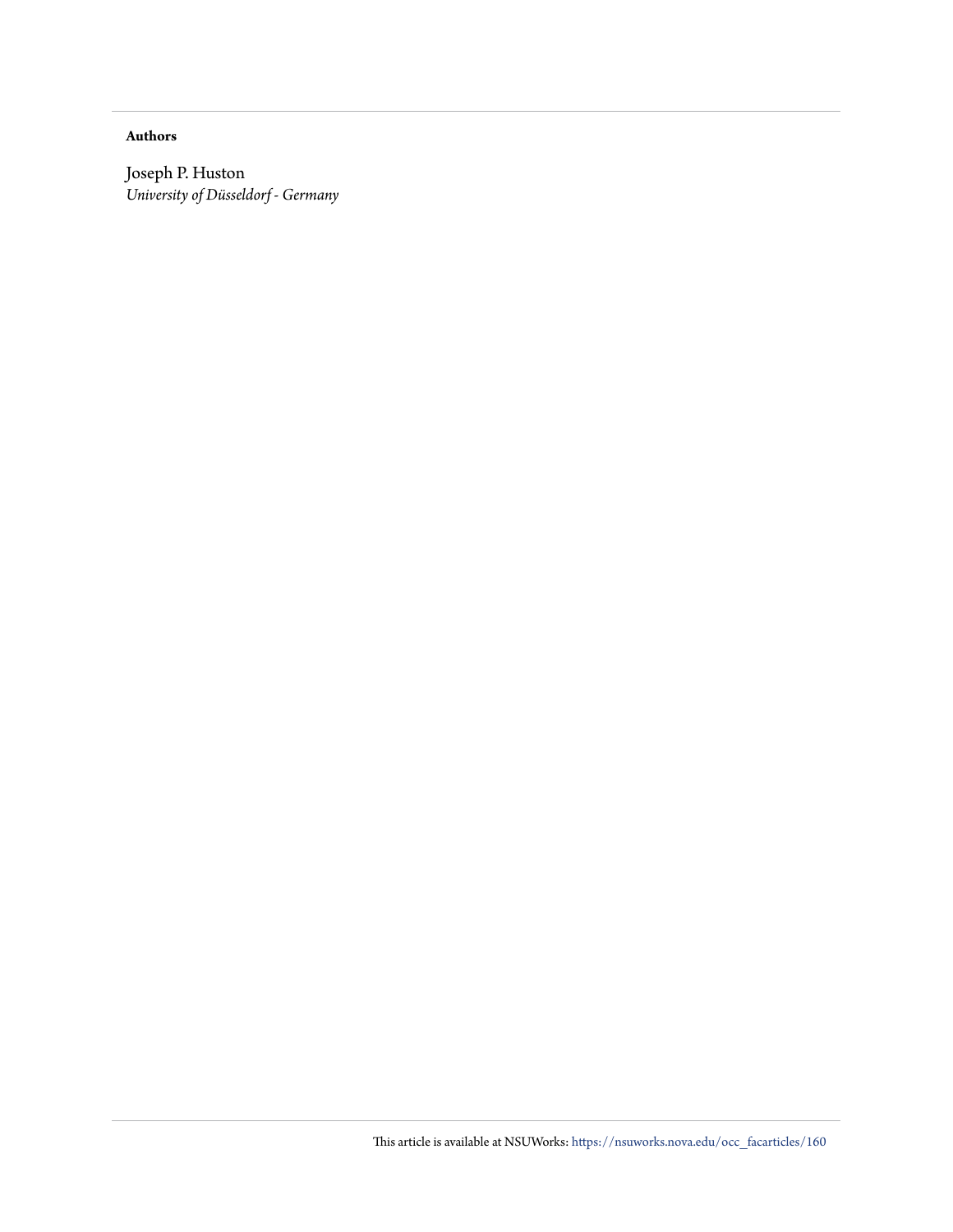

# **Ventro-Striatal Dopamine Turnover Reinforced Water-Maze Performance, and Increased Neo- and Nonreinforced Episodic Object Memory, Improved Negatively Histidine-Decarboxylase Knockout Mice Show Deficient**

Ekrem Dere, Maria A. De Souza-Silva, Bianca Topic, et al.

Access the most recent version at doi[:10.1101/lm.67603](http://learnmem.cshlp.org/lookup/doi/10.1101/lm.67603) Learn. Mem. 2003 10: 510-519

| <b>References</b>     | This article cites 58 articles, 10 of which can be accessed free at:<br>http://learnmem.cshlp.org/content/10/6/510.full.html#ref-list-1 |
|-----------------------|-----------------------------------------------------------------------------------------------------------------------------------------|
| <b>Email Alerting</b> | Receive free email alerts when new articles cite this article - sign up in the box at the                                               |
| <b>Service</b>        | top right corner of the article or click here.                                                                                          |

**<http://learnmem.cshlp.org/subscriptions>** To subscribe to Learning & Memory go to: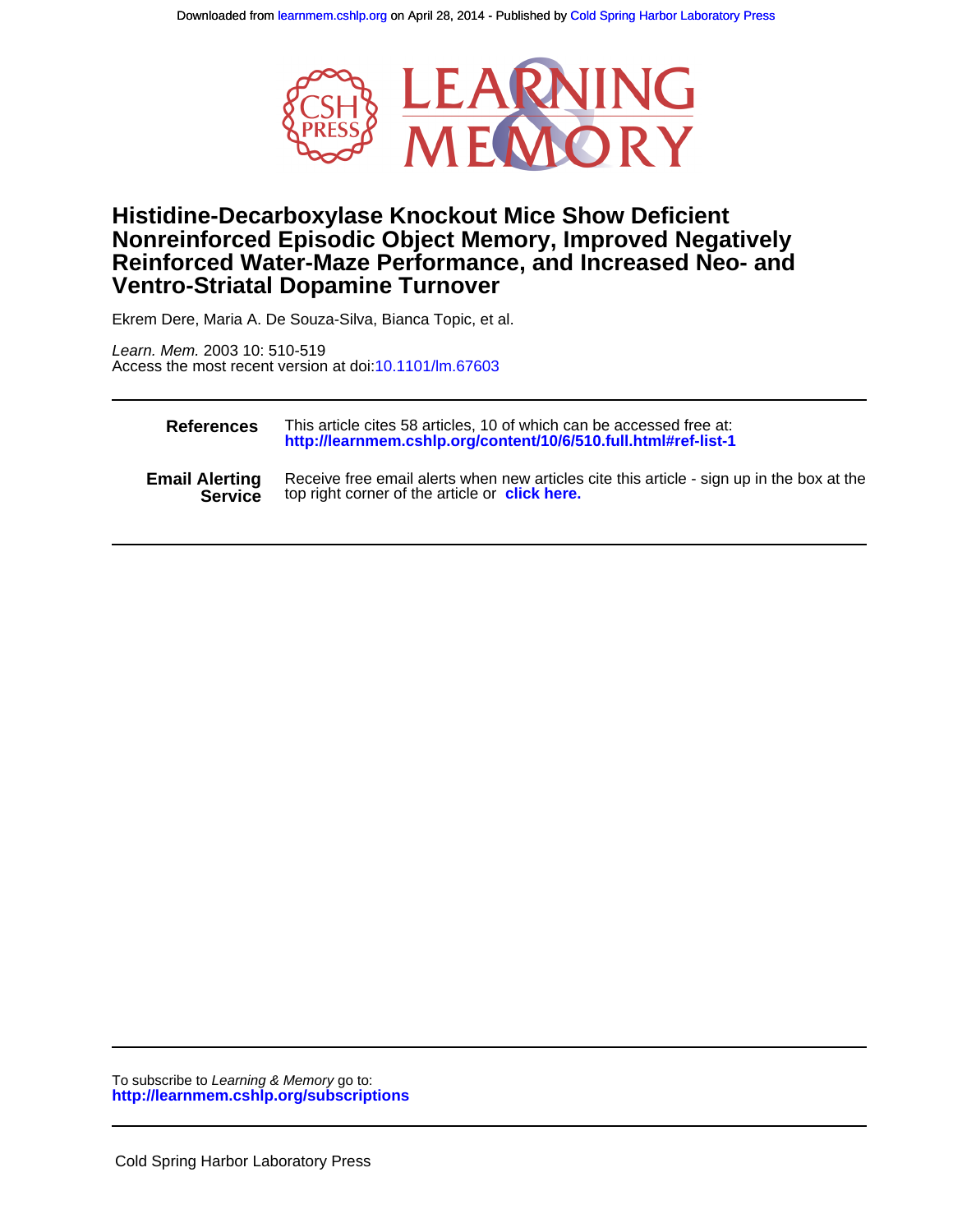# **Research**

# Histidine-Decarboxylase Knockout Mice Show Deficient Nonreinforced Episodic Object Memory, Improved Negatively Reinforced Water-Maze Performance, and Increased Neo- and Ventro-Striatal Dopamine Turnover

Ekrem Dere,<sup>1,3</sup> Maria A. De Souza-Silva,<sup>1,3</sup> Bianca Topic,<sup>1,3</sup> Richard E. Spieler,<sup>4</sup> Helmut L. Haas,<sup>2,3</sup> and Joseph P. Huston<sup>1,3,5</sup>

<sup>1</sup> Institute of Physiological Psychology and <sup>2</sup> Institute of Neurophysiology, <sup>3</sup> Center for Biological and Medical Research, University of Düsseldorf, D-40225 Düsseldorf, Germany; <sup>4</sup>Oceanographic Center, Nova Southeastern University, *Dania Beach, Florida 33004, USA*

The brain's histaminergic system has been implicated in hippocampal synaptic plasticity, learning, and memory, as well as brain reward and reinforcement. Our past pharmacological and lesion studies indicated that the brain's histamine system exerts inhibitory effects on the brain's reinforcement respective reward system reciprocal to mesolimbic dopamine systems, thereby modulating learning and memory performance. Given the close functional relationship between brain reinforcement and memory processes, the total disruption of brain histamine synthesis via genetic disruption of its synthesizing enzyme, histidine decarboxylase (HDC), in the mouse might have differential effects on learning dependent on the task-inherent reinforcement contingencies. Here, we investigated the effects of an HDC gene disruption in the mouse in a nonreinforced object exploration task and a negatively reinforced water-maze task as well as on neo- and ventro-striatal dopamine systems known to be involved in brain reward and reinforcement. Histidine decarboxylase knockout (HDC-KO) mice had higher dihydrophenylacetic acid concentrations and a higher dihydrophenylacetic acid/dopamine ratio in the neostriatum. In the ventral striatum, dihydrophenylacetic acid/dopamine and 3-methoxytyramine/dopamine ratios were higher in HDC-KO mice. Furthermore, the HDC-KO mice showed improved water-maze performance during both hidden and cued platform tasks, but deficient object discrimination based on temporal relationships. Our data imply that disruption of brain histamine synthesis can have both memory promoting and suppressive effects via distinct and independent mechanisms and further indicate that these opposed effects are related to the task-inherent reinforcement contingencies.

Neuronal histamine has been implicated in a variety of physiological, pathophysiological, and behavioral processes (Huston et al. 1997; Brown et al. 2001; Haas and Panula 2003). Neuronal histamine is exclusively derived from the nucleus tuberomammillaris (TM) of the posterior hypothalamus, which receives major inputs from limbic areas, and from where diffuse projections to wide parts of the brain arise, including the hippocampal formation (Wada et al. 1991). Histamine synthesis is executed by histidine-decarboxylase (HDC) converting histidine to histamine. Two postsynaptic  $(H_1 \text{ and } H_2)$  and one presynaptic receptor  $(H_3)$ , with auto- and heteroreceptor functions, were identified (Hill et al. 1997). Histamine facilitated (Kamei et al. 1993) and suppressed active avoidance conditioning (Alvarez and Banzan 1996). The HDC-blocker  $\alpha$ -FMH both improved (Sakai et al. 1998) and impaired spatial memory in a radial-maze task (Chen et al. 1999). Furthermore,  $H_1$  receptor antagonism improved water-maze (Hasenöhrl et al. 1999) and impaired radial-maze performance (Taga et al. 2001), whereas learning and memory in  $H_1$ 

#### **5Corresponding author.**

**E-MAIL huston@uni-duesseldorf.de; FAX 49 211 81-12 0 24.** Article and publication are at http://www.learnmem.org/cgi/doi/10.1101/ lm.67603.

knockout mice were unaffected (Yanai et al. 1998a,b). Contradictory results were also found with agents acting at  $H_2$  (Flood et al. 1998; Onodera et al. 1994) and  $H_3$  receptors (Blandina et al. 1996; Rubio et al. 2002). Finally, lesions and temporary inactivation of the TM region improved habituation learning, inhibitory avoidance, discrimination, and water-maze learning in adult and aged rats (Frisch et al. 1998, 1999). A selective, significant, and lasting disruption of brain histamine synthesis through the HDCblocker  $\alpha$ -fluoromethyl histidine ( $\alpha$ -FMH) or the simultaneous inhibition of all histamine receptors has failed (Watanabe et al. 1990). Systemic injections of high doses of  $\alpha$ -FMH did not reduce hippocampal histamine levels significantly (Onodera et al. 1992). Most histaminergic agents also showactivity at nonhistamine, for example, cholinergic receptors (Hill et al. 1997). Furthermore, lesions of the TM may not only lead to neuronal histamine depletion but also to the depletion of the transmitter systems colocalized in the TM or even coreleased by histaminegic neurons (Köhler et al. 1985; Yamatodani et al. 1991). These shortcomings might have contributed to some extent to the fact that the functions of brain histamine in learning and memory are still controversial. Alternatively, modulation of central histaminergic transmission might, indeed, have both memory promoting and suppressive effects possibly via distinct and independent mecha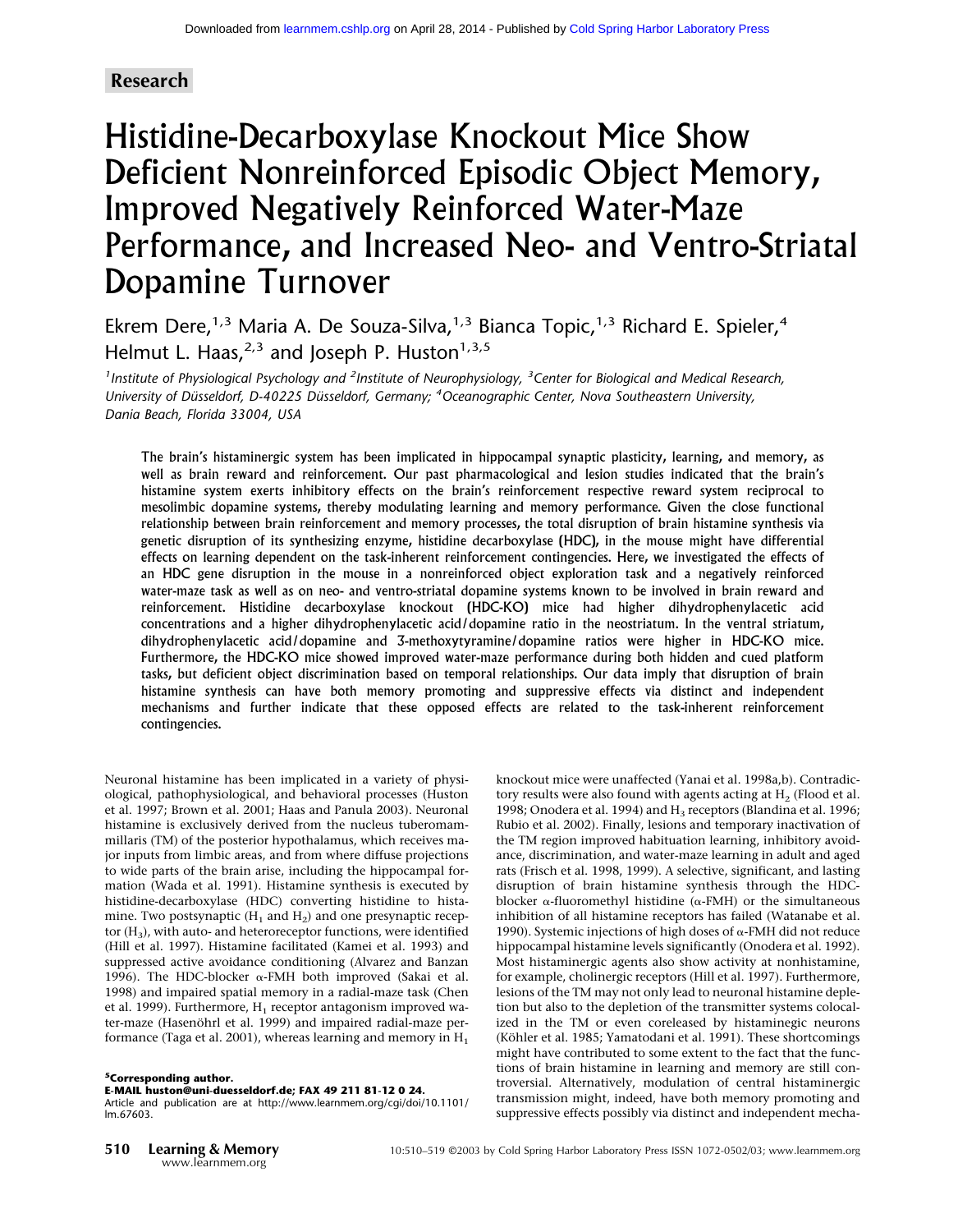nisms. One mechanism might act directly on the brain's memory substrate via the modulation of hippocampal synaptic plasticity as recently reviewed in Haas and Panula (2003), whereas the other might have an indirect effect on memory inscription via modulation of the brain's reinforcement system (for review, see Huston et al. 1997). Our results indicate that the brain's histamine system exerts inhibitory effects on the brain's reinforcement respective reward system reciprocal to mesolimbic dopamine systems (Wise 1996; Huston et al. 1997). We thus evaluated whether neo- and ventro-striatal dopamine concentrations and metabolism were affected by the histidine decarboxylase knockout (HDC-KO), because these brain structures were implicated in brain reward and reinforcement (Fibinger and Phillips 1988; Wise 1996). Given the close functional relationship between brain reinforcement and memory processes (Huston et al. 1997; Huston and Oitzl 1989), the HDC-KO might have differential effects on learning dependent on the task-inherent reinforcement contingencies. We expected to find unaffected performance of HDC-KO mice in a nonreinforced object exploration task, where possible disinhibitory effects of the HDC-KO on the brain's reinforcement system should play a minor role. On the contrary, improved performance might be evident in water-maze tasks that closely depend on negative reinforcement, as indicated by our previous work (Frisch et al. 1998, 1999; Hasenöhrl et al. 1999).

#### RESULTS

#### Habituation to Object Stimuli

During the 2 d of object exploration with four equivalent objects (A), the HDC-KO mice showed a fewer number of total contacts than the controls  $(F_{(1,20)} = 12.430, p = 0.002;$  repeated measures ANOVA; Fig. 1A). Post hoc *t*-tests revealed that the HDC-KO mice contacted the objects on day 1 ( $p = 0.001$ ; *t*-test for independent samples) and day 2 ( $p = 0.010$ ) less frequently than the wild-type (WT) mice. However, both groups showed a reduced number of contacts on day 2 relative to day 1 (HDC-KO:  $p = 0.001$ ; WT:  $p < 0.001$ ). These findings indicate that although HDC-KO mice show reduced contacts with objects, they nevertheless habituate to object stimuli.

#### Nonreinforced Relational Object Memory

From days 3 to 8, the wild-type mice and HDC-KO mice showed a similar lownumber of contacts with the most familiar Object A (Object A:  $F_{(1,20)} = 3.356$ ,  $p = 0.082$ ; repeated measures ANOVA; Fig. 1B,C). The number of contacts with Objects B, C, and D, however, was higher for wild-type mice relative to HDC-KO mice (Object B: *F*(1,20) = 9.100, *p* = 0.007; Object C: *F*(1,20) = 9.309,  $p = 0.006$ ; Object D:  $F_{(1,20)} = 20.515$ ,  $p < 0.001$ ). Within-group comparisons of contacts with pairs of objects (A vs. B, A vs. C, A vs. D, B vs. C, B vs. D, and C vs. D) on corresponding days, revealed that wild-type mice generally contacted the less familiar objects more frequently than the more familiar ones (Fig. 1B; see also *p*-values in Table 1 for comparisons of object pairs). These findings indicate that the control mice were able to establish temporal relationships between discrete object stimuli. We additionally computed for each animal the sum of contacts with Objects A, B, C, and D for days 7 and 8 (Fig. 2A,B) and performed within-group comparisons for different contact numbers. As shown in Figure 2A, the wild-type mice showed the expected rank order  $A < B < C < D$ . On the contrary, the HDC-KO mice were unable to discriminate between objects in dependence of the number of previous encounters with those objects (Figs. 1C and 2B; see also *p*-values in Table 1 for within-group comparisons of object pairs), indicating that relational object memory based on temporal discrimination is disrupted in HDC-KO mice.

After a retention interval of 6 d, the animals were again presented with the Objects A, B, C, D.

During the long-term memory test for temporal inter-object relationships, the HDC-KO mice again showed fewer contacts with Objects C and D but not A and B compared with the wildtype mice (A: *p* = 0.138; B: *p* = 0.057; C: *p* = 0.026; D: *p* < 0.001; *t*-test for independent samples; Fig. 1B,C).

The wild-type mice contacted Object D more frequently than the other three objects (Fig. 1B; see also Table 2 for respective *p*-values) and contacted Object A less frequently than B and C. The contact numbers of Objects B and C were similar.

On the contrary, HDC-KO mice contacted the four objects to similar extents (Fig. 1C; see also Table 2 for respective *p*-values). These results confirm the above finding (days 3 to 8) that HDC-KO mice are unable to relate the number of previous encounters with one object to those of another, and, thus, have not formed a long-term memory for temporal inter-object relationships.

Because the above results might be the consequence of reduced general activity or the inability to discriminate different objects visually by HDC-KO mice, we additionally assessed the time the mice spent in the object zones (Fig. 1D,E). As can be seen in Figure 1D and from the *p*-values depicted in Table 1, the wildtype mice spent significantly more time in Object zone D relative to the remaining object zones. Furthermore, they spent more time in Object zones B and C relative to A. Thus, the time spent and contact number parameters yielded similar results for wildtype mice. On the contrary, the HDC-KO mice only spent less time in Object zone A relative to the other zones, but the values for the remaining comparisons were similar (Fig. 1E; Table 1 for respective *p*-values). Thus, the "time spent in object zone" parameter indicates that the HDC-KOs were able to discriminate at least Object A from the other ones visually and regarding temporal relationships. However HDC-KO mice were not able to discriminate the temporal relationships between Objects B, C, and D. These results demonstrate that the deficit of HDC-KO mice is not related to their lowactivity level or to sensory impairments.

On day 15 after a retention interval of 6 d, the control mice still spent more time in Object zone D relative to the remaining object zones (see Fig. 1D and Table 2 for *p*-values). Again, as with the "contact" parameter, no differences were found for the HDC-KO mice (see Fig. 1E and Table 2 for *p*-values). Thus, these results clearly indicate that the HDC-KO mice indeed show deficient object discrimination on the base of temporal relationships (days 3 to 8), and, thus, deficient relational object memory (day 15).

#### Reinforced Relational Spatial Memory

Reinforced relational spatial memory was assessed with a watermaze hidden-platform task, in which the mice were required to associate different platform locations with extra-maze cues to efficiently escape from forced swimming. Both groups showed reductions in search times and path lengths to reach the six hidden platforms across the eight trials (HDC-KO: search times,  $F_{(7,63)} = 9.854$ ,  $p < 0.001$ ; path length,  $F_{(7,63)} = 6.778$ ,  $p < 0.001$ ; WT: search times,  $F_{(7,77)} = 15.039$ ,  $p < 0.001$ ; path length,  $F_{(7,77)} = 5.194$ ,  $p < 0.001$ ; one-way ANOVA). The mean distance the animals swam to locate the first two platform positions was lower in the HDC knockouts compared with controls ( $p = 0.0004$ ; *t*-test for independent samples; Fig. 3C); this was not the case for the remaining platforms (all  $ps > 0.1$ ). When the distance traveled to reach the six different platform locations were averaged for each subject yielding eight data points, the HDC-KO mice swam a shorter distance to reach the platforms compared with controls (Fig. 3A). However, this difference failed to reach a *p*value smaller than 0.05 ( $F_{(1,20)} = 3.753$ ,  $p = 0.067$ ). Thus, as hy-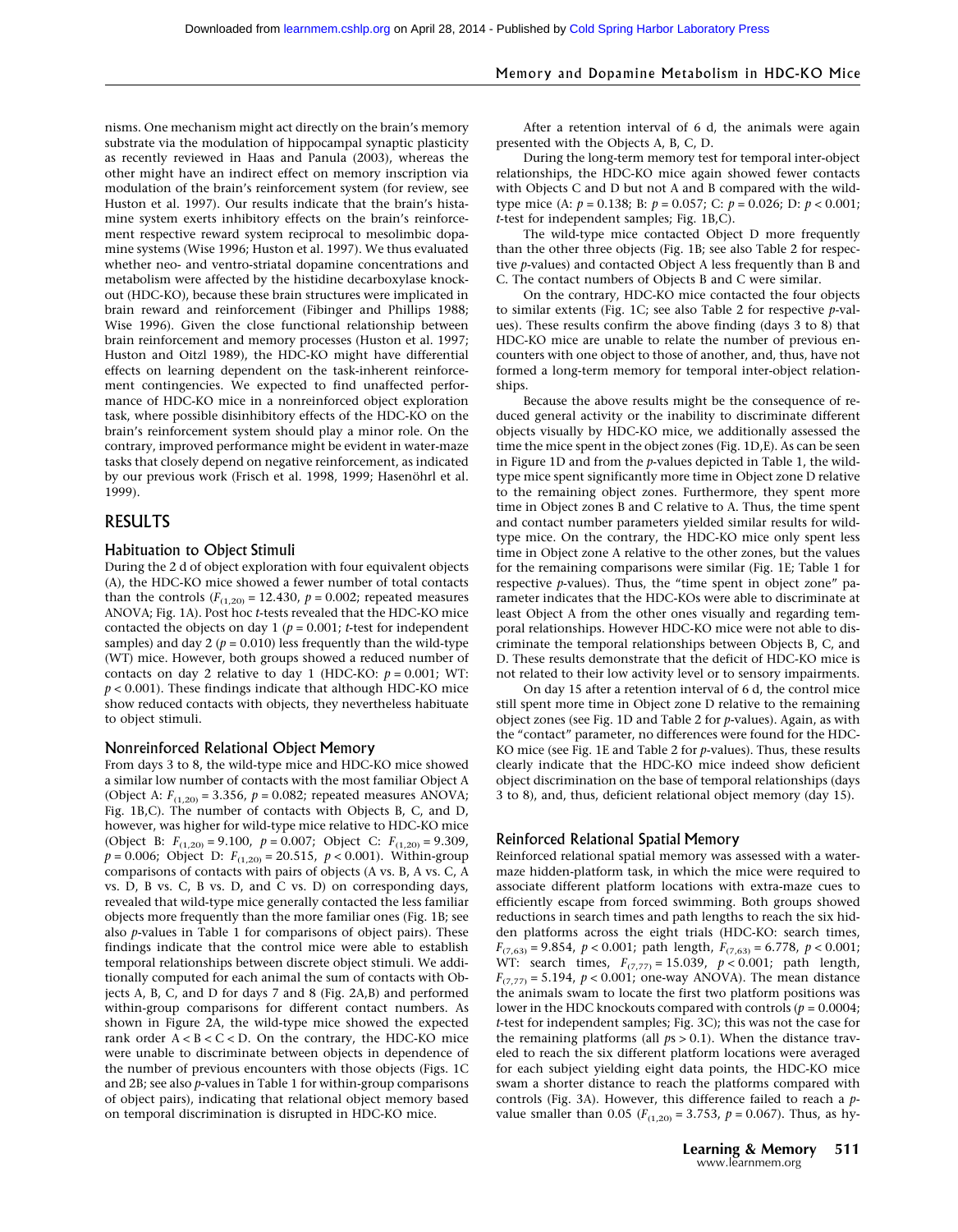

**Figure 1** (Legend on facing page)

**512 Learning & Memory** www.learnmem.org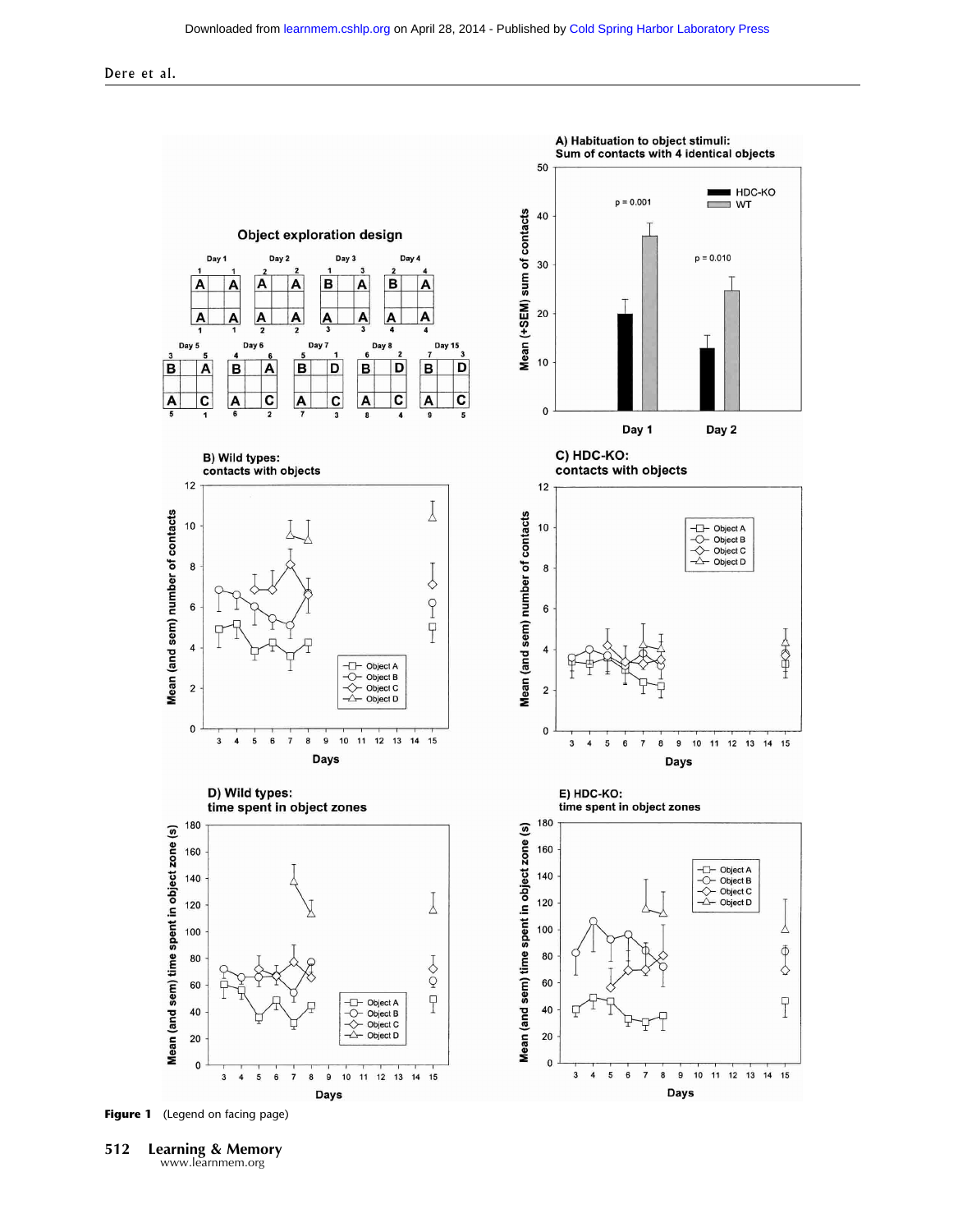**Table 1. One-Tailed p-Values Obtained After Pairwise Within-Group Comparisons Using One-Way Repeated Measures ANOVAs for Object Contacts and the Time Spent in Object Zones on Indicated Days**

|                                                    |                                                                                 | Number of<br><b>Contacts</b>                                                          |                                                                                        |                                                                                          | <b>Time Spent</b><br>in Object Zone                                                     |
|----------------------------------------------------|---------------------------------------------------------------------------------|---------------------------------------------------------------------------------------|----------------------------------------------------------------------------------------|------------------------------------------------------------------------------------------|-----------------------------------------------------------------------------------------|
| <b>Objects</b>                                     | Days                                                                            | <b>WT</b>                                                                             | <b>HDC-KO</b>                                                                          | WТ                                                                                       | HDC-KO                                                                                  |
| A < B<br>A < C<br>A < D<br>B < C<br>B < D<br>C < D | $3$ to $8$<br>$5$ to $8$<br>$7$ and $8$<br>$5$ to $8$<br>$7$ and $8$<br>7 and 8 | $p = 0.014$<br>$p = 0.002$<br>p < 0.0005<br>$p = 0.102$<br>$p = 0.003$<br>$p = 0.042$ | $p = 0.240$<br>$p = 0.215$<br>$p = 0.040$<br>$p = 0.454$<br>$p = 0.149$<br>$p = 0.287$ | $p = 0.007$<br>$p = 0.006$<br>$p = 0.0005$<br>$p = 0.360$<br>$p = 0.0005$<br>$p = 0.002$ | $p = 0.0025$<br>$p = 0.038$<br>$p = 0.005$<br>$p = 0.227$<br>$p = 0.086$<br>$p = 0.105$ |

pothesized, the HDC gene disruption indeed improved initial hidden-platform water-maze performance (platforms  $A + B$ ). The overall search times to locate the platforms were similar between groups ( $F_{(1,20)} = 0.425$ ,  $p = 0.522$ ; data not shown), possibly because of the higher swim speed of the controls  $(F_{(1,20)} = 5.220)$ ,  $p = 0.033$ ; Fig. 3B).

## Stimulus–Response Learning

During two consecutive days, the submerged platform was shifted from trial to trial and was signaled by an easily perceptible cue. The animals were required to learn the association between the cue and the hidden platform. Both groups showed reductions in search times and path lengths to reach the signaled platform locations across the eight trials (HDC-KO: search times,  $F_{(7,63)} = 3.125$ ,  $p = 0.007$ ; path length,  $F_{(7,63)} = 5.307$ ,  $p = 0.032$ ; WT: search times,  $F_{(7,77)} = 5.055$ ,  $p < 0.001$ ; path length,  $F_{(7,77)} = 2.556$ ,  $p = 0.020$ ; one-way ANOVA). The HDC-KO mice performed superior to controls, exhibiting shorter path lengths  $(F_{(1,20)} = 5.307, p = 0.032;$  Fig. 3D) and search times  $(F_{(1,20)} = 10.122, p = 0.005;$  Fig. 3E) to reach the platform, while having similar swim speeds  $(F_{(1,20)} = 0.011, p = 0.918;$  Fig. 3F). These results indicate that the HDC gene disruption had improved performance in a simple stimulus–response task.

#### Striatal Dopamine Concentrations and Metabolism

HDC-KO mice had higher dihydrophenylacetic acid concentrations ( $p = 0.054$ ; Table 3) and a higher dihydrophenylacetic acid/ dopamine ratio in the neostriatum  $(p = 0.088)$ . In the ventral striatum, the dihydrophenylacetic acid/dopamine (*p* = 0.044; Table 4) and 3-methoxytyramine/dopamine ratios  $(p = 0.046)$ were higher relative to the wild-type mice. No further differences were observed (all  $p$ -values  $> 0.1$ ). These results indicate that histamine deficiency altered dopamine metabolisms in the neo- and ventral striata known to be involved in brain reward and reinforcement.

## **DISCUSSION**

In the present study, we investigated the effects of a HDC gene disruption in the mouse on two relational memory tasks, a nonreinforced object exploration task and a negatively reinforced water-maze task, as well as on neo- and ventro-striatal dopamine systems. HDC-KO mice had higher dihydrophenylacetic acid concentrations and a higher dihydrophenylacetic acid/dopamine ratio in the neostriatum. In the ventral striatum, the dihydrophenylacetic acid/dopamine and 3-methoxytyramine/dopamine ratios were higher in HDC-KO mice. Thus, histamine deficiency altered dopamine metabolism in the neo- and ventral striata known to be involved in brain reward and reinforcement (Fibinger and Phillips 1988; Di Chiara et al. 1991). As expected, the HDC-KO mice showed improved water-maze performance during both hidden and cued platform tasks, but surprisingly deficient object discrimination based on temporal relationships. Our data imply that disruption of brain histamine synthesis can have both memory promoting and suppressive effects apparently via distinct and independent mechanisms, and further indicate that these opposed effects are related to the task inherent reinforcement contingencies.

Drugs with rewarding and reinforcing properties increase dopamine release in the neo- and ventral striata (Fibinger and Phillips 1988; Wise 1996). TM lesions as well as histamine receptor blockade in rats lower the threshold for rewarding brain stimulation (Wagner et al. 1993; Zimmermann et al. 1999). Furthermore, antihistaminergic drugs induce place preference (Unterwald et al. 1984) and potentiate the rewarding effects of addictive drugs, such as amphetamines (Masukawa et al. 1993) and opioids (Shannon and Su 1982). These findings indicate that the brain histamine system exerts inhibitory effects on the brain's reinforcement respective reward system reciprocal to mesolimbic dopamine systems (Wise 1996; Huston et al. 1997). Here, we found changes in dopamine metabolites and turnover ratios in the neo- and ventral striata in HDC-KO mice. Our results indicate that dopamine turnover in these brain areas was increased in HDC-KO mice, possibly because of increased dopamine release (Wood and Altar 1988; Schlicker et al. 1993; Dringenberg et al. 1998; Maisonnette et al. 1998; Galosi et al. 2001). In future studies, we will examine whether HDC-KO mice show changes in cocaine- and morphine-induced place preference to test the hypothesis that reward and reinforcement processes are actually disinhibited in HDC-KO mice. However, if lack of neuronal histamine in HDC-KO mice has a disinhibitory effect on the brain's reinforcement system, it should also have a beneficial effect on performance in learning and memory tasks in which specific behaviors are positively or negatively reinforced (Huston et al. 1997). As hypothesized, the HDC-KO mice showed improved performance not only in the hidden but also in the cued platform water-maze task, possibly because in both tasks escape to the platform is negatively reinforced. Furthermore, the HDC-KO mice showed decreased swim speeds during the hidden platform task. This finding, however, stands in contrast with an increased motivation to escape from forced swimming. Interestingly, the wild-type mice showed an increase in swimming speed across the four daily trials during hidden and cued platform tasks, leading to a drop in swimming speed on the fifth trial on the second days of hidden platform and cued version performance. However, the basis for this effect remains obscure and awaits further research.

Although these above findings are in accord with results showing that TM lesions (Frisch et al. 1998) and systemic blockade of histaminergic receptors (Hasenöhrl et al. 1999) or histamine synthesis (Sakai et al. 1998) facilitate performance in several positively or negatively reinforced learning and memory tasks, there is also evidence for impaired learning performance after inhibition of histaminergic neurotransmission (Chen et al. 1999; Taga et al. 2001). The low specificity of the lesion tech-

**Figure 1** Effects of the HDC gene disruption on nonreinforced object habituation (*A*) and episodic object memory based on temporal relationships (*B*–*E*). (Inserttop *left*) Scheme of the object exploration design. (*A*) Mean and sem total contacts for all identical objects on indicated days. (*B*,*C*) Mean and sem number of contacts with different objects on indicated days for HDC-KO and wild-type mice. (*D*,*E*) Mean and sem time spent in the four object quadrants on indicated days for HDC-KO and wild-type mice.  $P = \text{HDC-KO}$  versus WT, *t*-test for independent samples.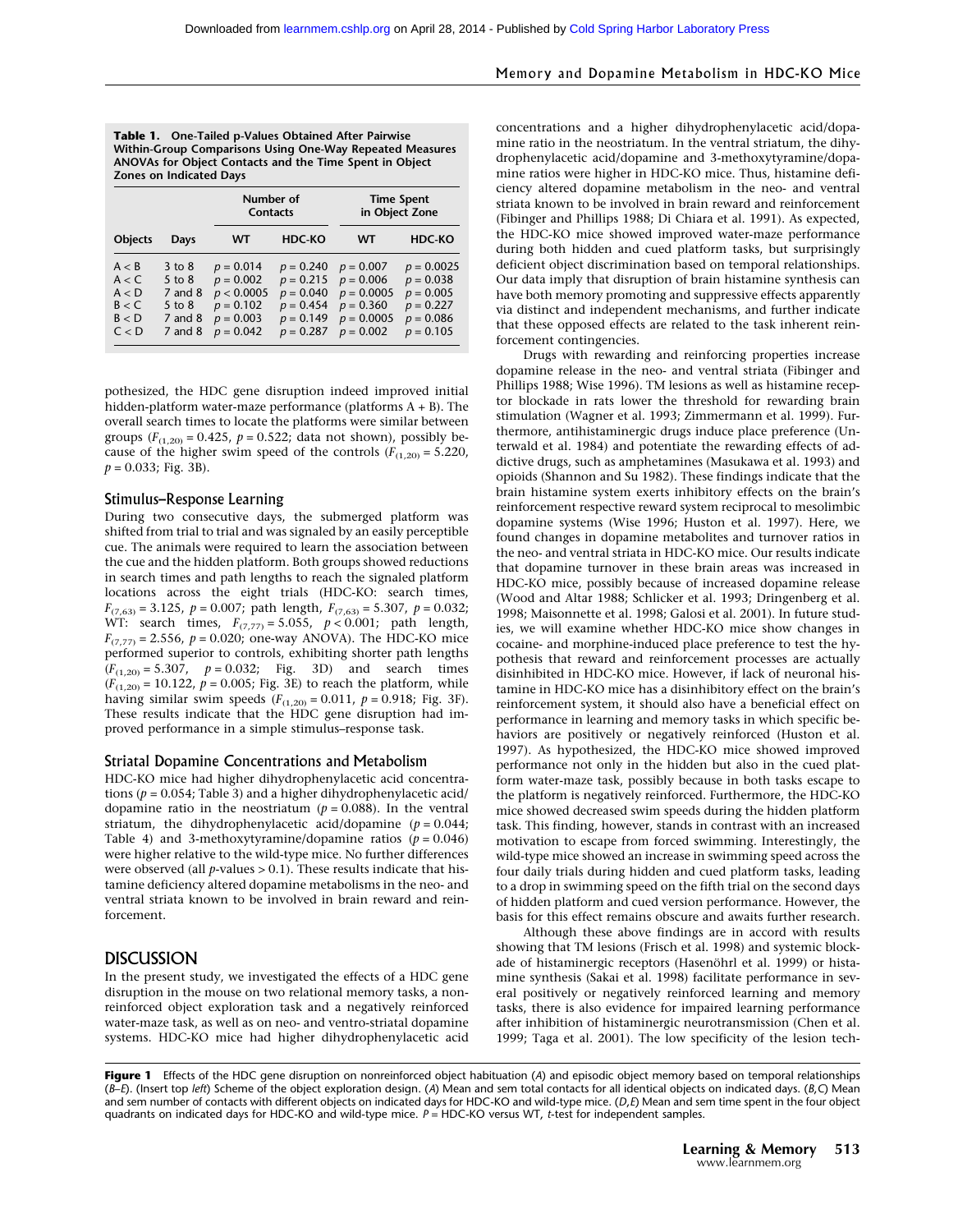

# B) Summed number of contacts on days 7 and 8



**Figure 2** Episodic object memory. Rank order of summed contacts with objects A, B, C, D on days 7 + 8. (*A*) Wild-type mice. Mean and sem sum of contacts with objects on days 7 + 8. (*B*) HDC-KO mice. Mean and sem total contacts with objects A, B, C, and D on days 7 + 8. *P*-values represent *t*-tests for dependent samples.

niques (Airaksinen et al. 1992) and the pharmacological tools used (Hill et al. 1997) might have contributed to this discrepancy. However, one should also take into account that past research on the role of histamine in learning and memory processes almost exclusively used tasks that bear an explicit reinforcing event. Only a handful of studies used nonassociative memory tasks, yielding diverging results.

We further hypothesized that HDC-KO mice would not exhibit performance changes in a nonreinforced relational object memory task. We surprisingly found deficient episodic object memory performance of HDC-KO mice. Here, the HDC $^{-/-}$  mice showed normal habituation to object stimuli but were strongly impaired when they had to discriminate different objects varying regarding their familiarity, or in other words, in dependence on the number of previous encounters with those objects. Moreover, after a retention interval of 6 d, the wild-type mice, but not the  $HDC^{-/-}$  mice, still recognized the lastly presented Object D as "novel" relative to the other objects. It seems that the HDC gene disruption had selectively impaired episodic object memory. As outlined below, this finding might involve effects on NMDA receptor-mediated synaptic plasticity and on memory-related intracellular second messenger cascades activated after  $H_1$  and  $H_2$ receptor stimulation.

NMDA receptors were implicated in certain types of synaptic long-term potentiation (LTP) and some types of memory (Martin and Morris 2002). Histamine enhances NMDA-receptor responses and hippocampal LTP (Vorobjev et al. 1993; Brown et al. 1995). Among the NMDA-receptor subtypes, those containing the NR2B subunit show biophysical properties well suited for LTP induction (Thomas et al. 1996; Williams et al. 1998; Tang et al. 1999). Histamine facilitates NR2B containing NMDA-receptor activation directly via binding to polyamine sites, indirectly via H1-receptor induced C-terminal phosphorylation through PKC, and through reduced voltage sensitivity (Bekkers 1993; Vorobjev et al. 1993; Williams 1994; Payne and Neumann 1997). Furthermore,  $H_2$  receptor activation was linked to cAMP and PKA production; both were implicated in the persistent postsynaptic structural consequences of LTP (Selbach et al. 1997).  $H_1$  receptors (via the induction of the retrograde messengers nitric oxide and arachidonic acid) might also be involved in the presynaptic changes seen after LTP induction (Brown and Haas 1999; Haas and Panula 2003). Therefore, the impaired performance of HDC-KO mice in the nonreinforced relational object memory task might be related to the absence of the facilitating effect of brain histamine on both NMDA-receptor-dependent hippocampal synaptic plasticity and histamine-receptor-dependent activation of retrograde and second messenger systems. However, it remains to be determined whether hippocampal NMDA-receptor-dependent LTP is actually altered in the brains of HDC-KO mice.

Given the importance of NMDA receptors and the second messenger systems activated after histamine receptor stimulation for certain types of synaptic plasticity and possibly memory, the question arises, why did the HDC-KO mice not also show impaired water-maze performance? The simplest answer to this question might be that the beneficial effect of histamine on NMDA-receptor activation and the second messenger systems involved after histamine receptor stimulation might be critically

|                                                          | Table 2. One-Tailed p-Values Obtained After Pairwise |  |  |  |  |
|----------------------------------------------------------|------------------------------------------------------|--|--|--|--|
|                                                          | Within-Group Comparisons Using t-Tests for Dependent |  |  |  |  |
| Samples for Object Contacts and the Time Spent in Object |                                                      |  |  |  |  |
| Zones During the Test for Long-Term Memory on Day 15     |                                                      |  |  |  |  |

|                                                    |                                                                                        | Number of contacts                                                                     |                                                                                        | Time spent in object zone                                                              |  |  |
|----------------------------------------------------|----------------------------------------------------------------------------------------|----------------------------------------------------------------------------------------|----------------------------------------------------------------------------------------|----------------------------------------------------------------------------------------|--|--|
| <b>Objects</b>                                     | <b>WT</b>                                                                              | <b>HDC-KO</b>                                                                          | <b>WT</b>                                                                              | <b>HDC-KO</b>                                                                          |  |  |
| A < B<br>A < C<br>A < D<br>B < C<br>B < D<br>C < D | $p = 0.034$<br>$p = 0.036$<br>$p = 0.001$<br>$p = 0.142$<br>$p = 0.001$<br>$p = 0.008$ | $p = 0.293$<br>$p = 0.247$<br>$p = 0.156$<br>$p = 0.464$<br>$p = 0.245$<br>$p = 0.263$ | $p = 0.124$<br>$p = 0.084$<br>$p = 0.009$<br>$p = 0.265$<br>$p = 0.004$<br>$p = 0.038$ | $p = 0.064$<br>$p = 0.183$<br>$p = 0.073$<br>$p = 0.333$<br>$p = 0.334$<br>$p = 0.227$ |  |  |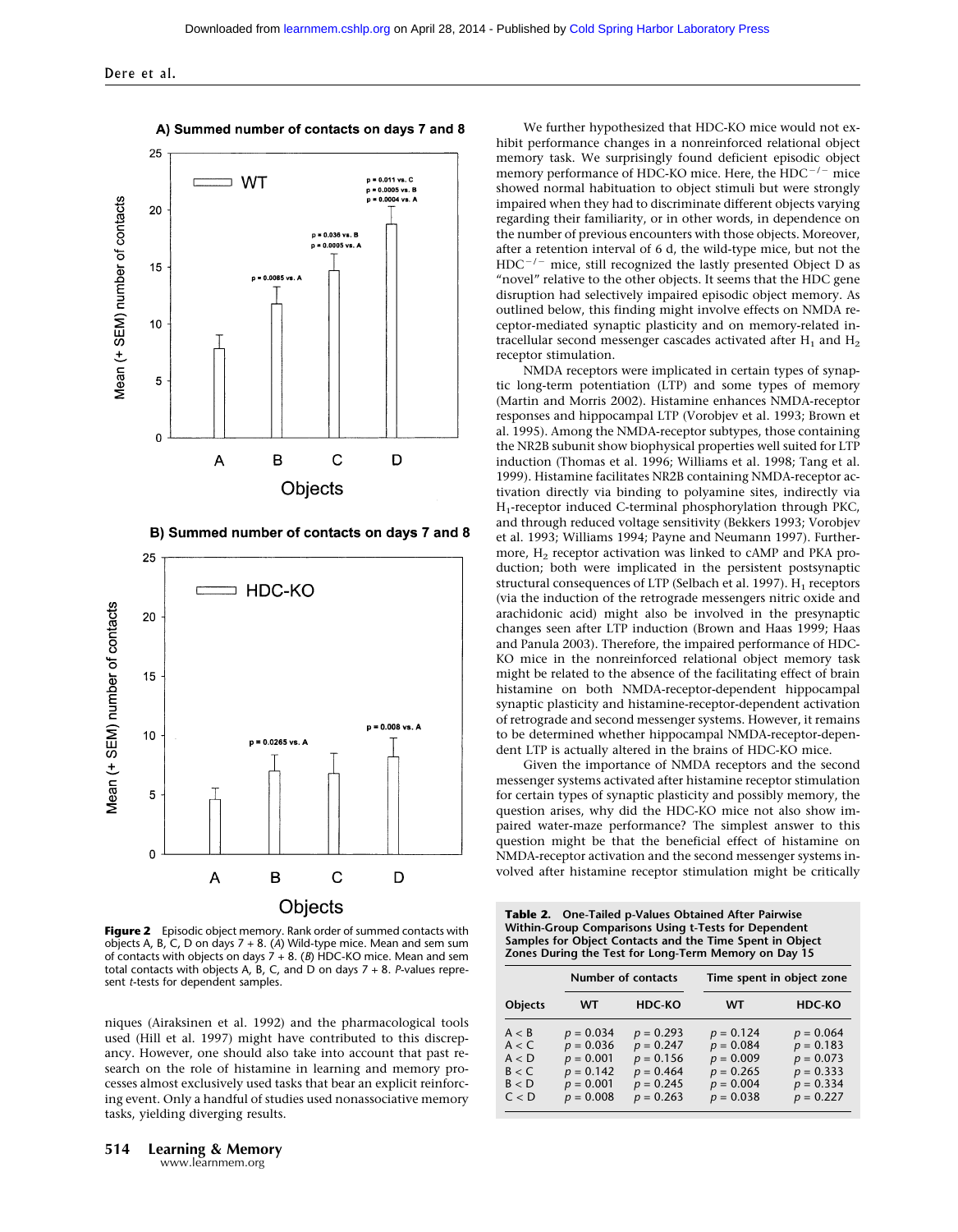

**Figure 3** Effects of the HDC gene disruption on negatively reinforced water-maze performance during the multiple acquisition (*A*–*C*) and signaled platform tasks (*D*–*F*). (Insert *top*) Arrangement of possible platform positions. (*A*) Mean and sem overall path lengths to reach the six hidden platforms during the multiple acquisition task. (*B*) Mean and sem overall swim speeds during the multiple acquisition task. (*C*) Mean and sem path lengths to reach the hidden platforms A + B, C + D, and E + F during the multiple acquisition task. (*D*) Mean and sem path lengths to reach the signaled platforms during the cued version. (*E*) Mean and sem search time to reach the signaled platforms. (*F*) Mean and sem swim speeds during the signaled platform task. *P* = HDC-KO versus WT, *t*-test for independent samples.

involved in relational object memory based on the establishment of temporal relationships between distinct objects, but possibly not in water-maze performance. Even if the modulatory effect of brain histamine on NMDA receptors is crucial for their functioning, water-maze performance might be preserved. For example, hippocampal NMDA-receptor blockade (Bannerman et al. 1995; Hoh et al. 1999), and even hippocampal LTP-saturation (Otnaess et al. 1999) do not necessarily impair water-maze performance

(but see also Steele and Morris 1999). Furthermore, the synaptic plasticity subserving water-maze performance might also be triggered by metabotropic G-protein-coupled glutamate receptors or voltage-gated calcium channels that mediate a NMDA-receptorindependent form of hippocampal LTP (Cavus and Teyler 1998; Grover and Yan 1999).

Another possibility might be that the disinhibition of the brain's reinforcement system in HDC-deficient mice is not only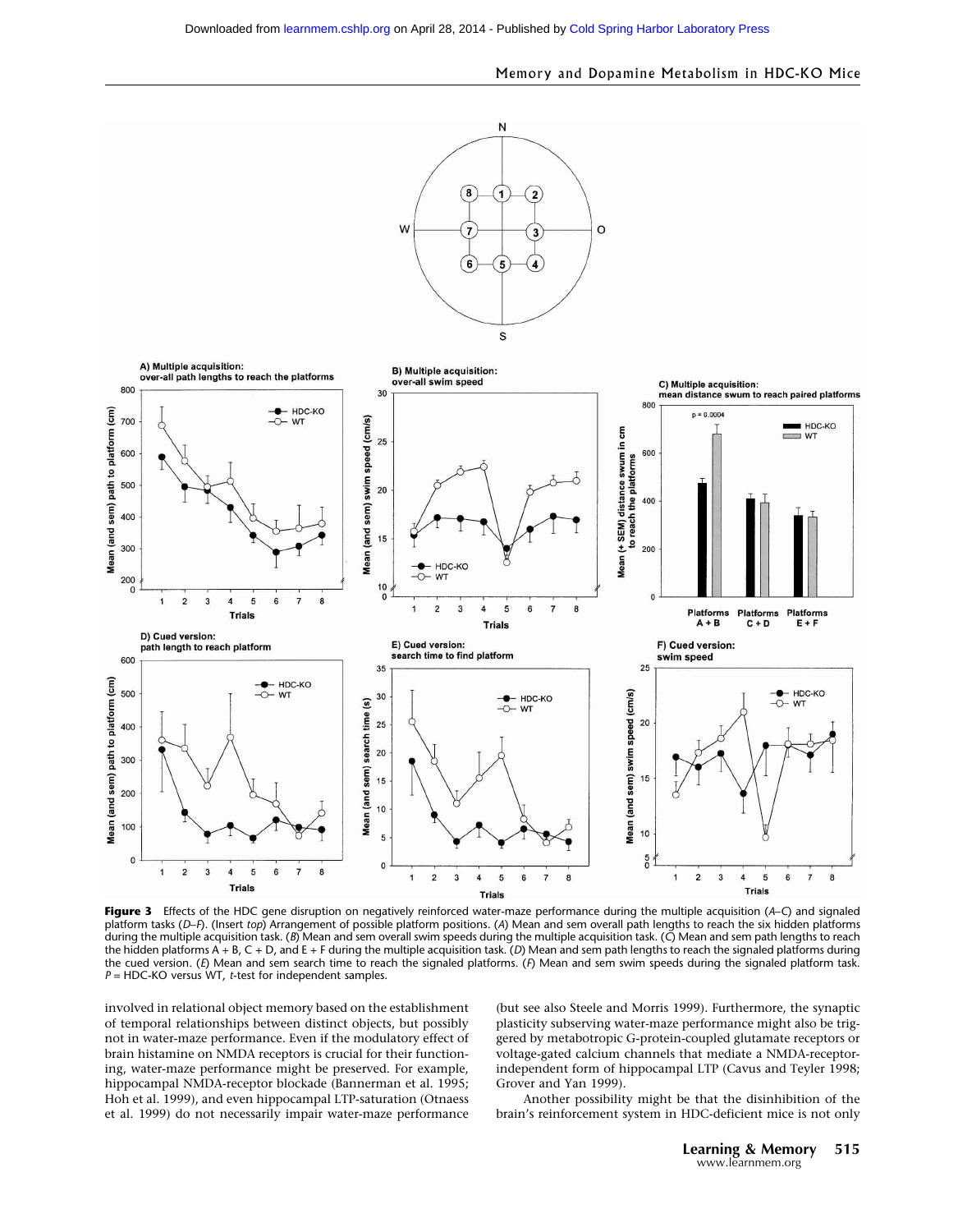**Table 3. Mean (and SEM) Concentration (Picograms/Milligram) of Dopamine (DA), Dihydrophenylacetic Acid (DOPAC), Homovanillic Acid (HVA), and 3-Methoxytyramine (3-MT) and Metabolite/Transmitter Ratios in the Neostriatum of HDC-KO and Wild-Type Mice. P = HDC-KO Versus Wild-Type Mice t-Test for Independent Samples**

|                   | DA        | <b>DOPAC</b> | <b>HVA</b> | $3-MT$  | DOPAC/DA | HVA/DA | 3-MT/DA |
|-------------------|-----------|--------------|------------|---------|----------|--------|---------|
|                   |           |              |            |         |          |        |         |
| HDC-knockout mice |           |              |            |         |          |        |         |
| Mean              | 29,395.54 | 1666.32      | 1617.21    | 1174.81 | 0.0564   | 0.0551 | 0.0401  |
| <b>SEM</b>        | 513.88    | 133.51       | 54.34      | 20.87   | 0.0042   | 0.0018 | 0.0011  |
| Wild-type mice    |           |              |            |         |          |        |         |
| Mean              | 28,463.30 | 1258.73      | 1591.82    | 1205.59 | 0.0443   | 0.0561 | 0.0424  |
| <b>SEM</b>        | 354.75    | 133.10       | 61.29      | 37.89   | 0.0047   | 0.0023 | 0.0012  |
| $P =$             | 0.160     | 0.054        | 0.775      | 0.528   | 0.088    | 0.769  | 0.213   |

sufficient for leveling the concomitant memory-impairing effect of histamine synthesis disruption, but instead overcompensates it.

Brain histamine was also implicated in arousal mechanisms and the regulation of sleep–wake cycles (for review, see Lin 2000). Accordingly, the  $HDC^{-/-}$  mice showed alterations in cortical-EEG and sleep–wake cycle and fell asleep after ~18.4  $\pm$  1.8 min in a novel environment (Parmentier et al. 2002) and showed reduced activity in an accustomed environment (Kubota et al. 2002). It was suspected that histamine deficiency reduces exploratory activity in HDC<sup> $-/-$ </sup> mice via the inability to stay awake or deregulated arousal mechanisms and should therefore generally interfere with performance in learning and memory tasks (Parmentier et al. 2002). Here, we showed that HDC-KO mice despite showing reduced activity are nevertheless able to habituate to object stimuli. Furthermore, in an open field, the HDC-KO mice showed reduced exploratory behaviors, which, however, did not prevent spatial habituation (E. Dere, M.A. De Souza-Silva, B. Topic, H.L. Haas, J.P. Huston, unpubl.). Our findings indicate that deregulated arousal mechanisms in HDC-KO mice do not per se prevent nonreinforced memory formation.

#### Residual Brain Histamine in HDC-KO Mice?

It was reported that the HDC gene disruption prevented the HDC-gene expression at the transcriptional level. However, in HDC-KO mice that were fed a low-histamine diet, some residual histamine levels were found in brains, but not several other organs, of the HDC<sup>-/-</sup> mice (HDC<sup>-/-</sup>: 18.41  $\pm$  2.74 pmole/g; wild type:  $58.67 \pm 9.83$  pmole/g), possibly through absorption from the digestive tract (Ohtsu et al. 2001). Because it is thought that histamine cannot easily permeate the blood–brain barrier (Schwarz et al. 1991), it was assumed that this residual brain histamine is likely to be nonneuronal and located outside the blood–brain barrier (Parmentier et al. 2002).

#### General Limitations of the Knockout Approach

Similar to other techniques in neuroscience, the classical knockout approach has its limitations. To avoid the interpretation problems of knockout studies due to mixed genetic backgrounds (for review, see Gerlai 1999), the HDC-deficient mice and their wild-type littermates were kept on a pure 129/Sv genetic background. However, the HDC deficiency might have induced subtle aberrations in brain development and might also have initiated compensatory mechanisms that are not easily detectable. However, HDC-deficient mice were fertile and born at the expected Mendelian frequency (Ohtsu et al. 2001), and no overt morphological or neurochemical abnormalities have been described in HDC-deficient mice. Indicators of general health status, such as fur appearance and skin color, were not different from controls at the analyzed ages. Nevertheless, it should be considered that the HDC-gene disruption affects all cells in the

body that synthesize histamine. Therefore, peripheral effects cannot be excluded. Nevertheless, the dissociation found for episodic object memory and negatively reinforced water-maze performance supports the argument against such gross peripheral effects. However, the final behavioral phenotype of the knockout mice model is always the consequence of various interacting processes, which might be affected by the lack of endogenous histamine. It is obvious that the classical knockout approach cannot be regarded as the ultimate tool to clarify the controversy regarding the involvement of brain histamine in different types of memory; it can, however, provide complementary information. For the future, it might be promising to generate a brain-specific inducible conditional HDC-knockout utilizing the already available cre-loxP recombinase technique (Tsien 1998) to exclude developmental and peripheral effects.

In conclusion, our present results clearly demonstrate that disruption of brain histamine synthesis can promote and suppress performance in memory tasks, possibly via different mechanisms, and dependent on the task-inherent reinforcement contingencies.

# MATERIALS AND METHODS

#### Animals

The HDC-KO and wild-type mice used in the present study were generated by Ohtsu et al. (2001) and were the progeny of the colony maintained at the Department of Experimental Medicine, Claude Bernard University of Lyon, France. The procedures for creating a null allele of the HDC gene, generation of HDC-deficient mice, loss of HDC activity and reduction of histamine levels in organs of homozygous HDC-deficient mice were described previously in detail (Ohtsu et al. 2001). Both the HDC-deficient and wild-type mice had a pure 129/Sv genetic background. The mice used were 5- month-old male HDC-KO  $(n = 10)$  and wildtype mice  $(n = 12)$ . The mice were obtained from the animal breeding division of the Heinrich-Heine University of Düsseldorf. The animals were single-housed and accustomed to the housing conditions for 1 wk prior to the beginning of the behavioral experiments. During this adaptation period, the animals were habituated to handling. The mice were held in standard Makrolon cages (type 2,  $22 \times 16 \times 13$  cm) with metal covers and had continuous access to rodent chow(Ssniff, Spezialdiäten GMBH) and tap water. The mice were maintained on a 12-h light/dark cycle and were tested during the light phase between 9 a.m. and 4 p.m.

#### Habituation to Object Stimuli

The mice were exposed to four equivalent objects (type A), made of glass with a height of 12 cm and a maximum diameter of 4 cm, placed in the corners of a familiar open field  $(30 \times 30 \times 40 \text{ cm})$ . The mice were free to explore these four objects during 5-min sessions for two consecutive days (test days 1 and 2). This test was performed to ensure that the mice were able to habituate to object stimuli after a delay of 24 h, prior to the assessment of object discrimination on the basis of temporal relationships.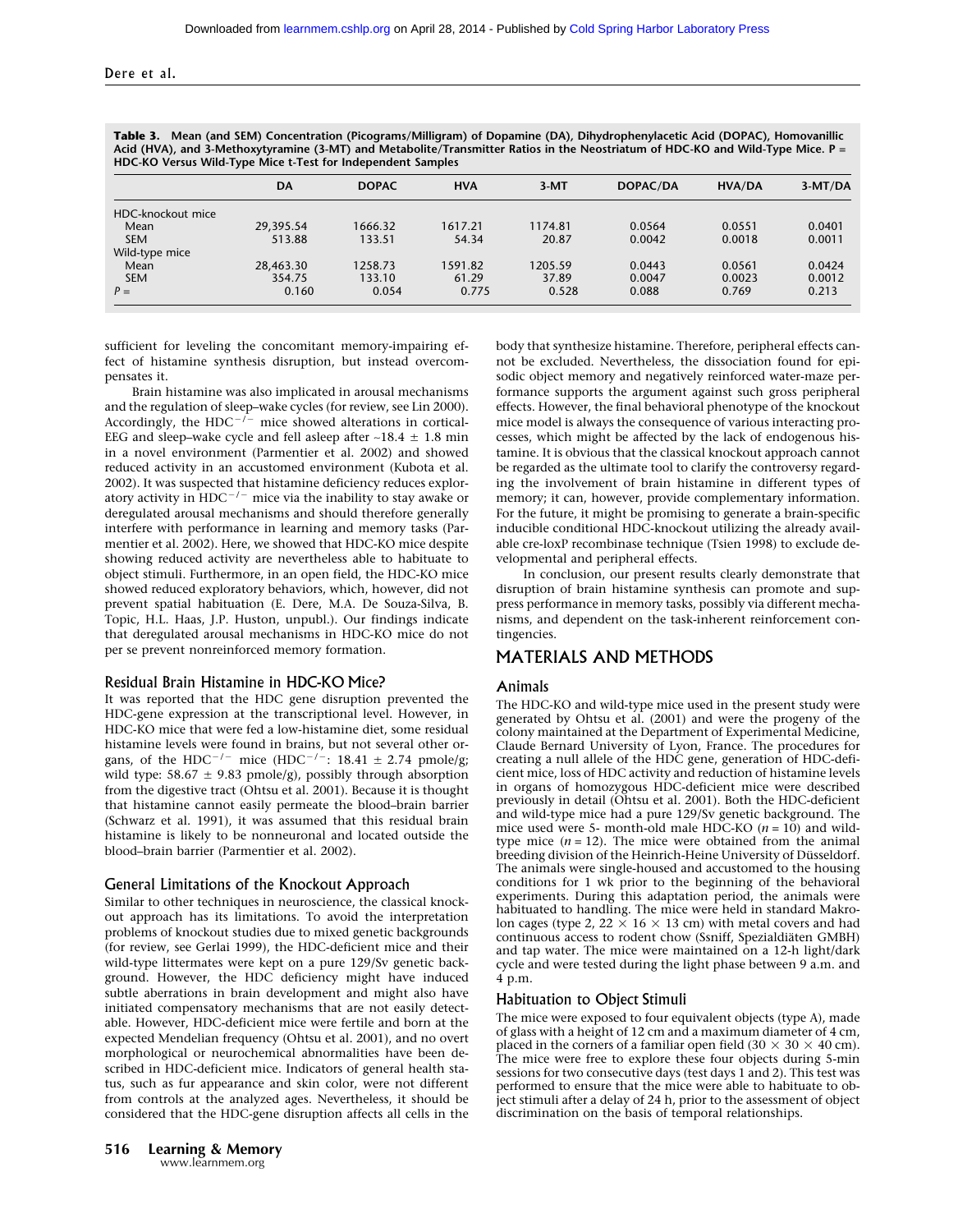**Table 4. Mean (and SEM) Concentration (Picograms/Milligram) of Dopamine (DA), Dihydrophenylacetic Acid (DOPAC), Homovanillic Acid (HVA), and 3-Methoxytyramine (3-MT) and Metabolite/Transmitter Ratios in the Ventral Striatum of HDC-KO and Wild-Type Mice. P = HDC/KO Versus Wild-Type Mice t-Test for Independent Samples**

|                   | DA      | <b>DOPAC</b> | <b>HVA</b> |        |          | HVA/DA |         |
|-------------------|---------|--------------|------------|--------|----------|--------|---------|
|                   |         |              |            | $3-MT$ | DOPAC/DA |        | 3-MT/DA |
| HDC-knockout mice |         |              |            |        |          |        |         |
| Mean              | 5569.85 | 840.58       | 874.00     | 403.27 | 0.1604   | 0.1765 | 0.0732  |
| <b>SEM</b>        | 628.32  | 65.84        | 47.16      | 38.72  | 0.0128   | 0.0212 | 0.0032  |
| Wild-type mice    |         |              |            |        |          |        |         |
| Mean              | 5923.83 | 713.84       | 834.78     | 362.14 | 0.1273   | 0.1516 | 0.0627  |
| <b>SEM</b>        | 473.15  | 33.12        | 21.74      | 25.43  | 0.0081   | 0.0118 | 0.0034  |
| $P =$             | 0.667   | 0.101        | 0.456      | 0.394  | 0.044    | 0.320  | 0.046   |

## Nonreinforced Relational Object Memory6

To measure relational object memory, we demanded the animals to relate the frequency of previous encounters with a specific object to the frequency of previous encounters with other objects, thus adding a time factor to an object discrimination task (see insert in Fig. 1). In this task, which does not involve an explicit reinforcing event, the animals learn about the temporal relationships between objects. Therefore, possible effects of the HDC gene disruption on brain reinforcement processes as indicated by pharmacological and lesion studies (Huston et al. 1997) might not be decisive in this task. Thus, we expected unaltered performance of HDC-deficient mice.

One day after the object habituation task (test day 3), one of the four type A objects was replaced by a novel glass object (type B) with similar height, color, and smell, but a different shape and surface texture. Although this is a more difficult task to solve than the discrimination between objects differing regarding a multitude of dimensions (different materials, surface textures, smell, colors, size, shape, and height), it nevertheless controls more strictly for gene deletion effects on specific sensory modalities or the preference for certain materials. On test days 5 (C) and 7 (D), another two novel glass objects replaced two old ones of the A type. Thus, on days 7 and 8, four different objects were presented with different degrees of "familiarity" (see insert in Fig. 1). Once a given novel object was introduced to a specific corner, it was kept in this location over the following days. It was expected that on days 3 to 8 the animals would contact "novel" objects more frequently and spend more time in the "novel" object zones relative to "familiar" ones, dependent on the number of encounters with an object on previous days. Because the performance of the mice in this task not only demands the dichotomic distinction, novel versus familiar, between two different objects, but also requires the distinction of relative novelty and familiarity among at least four different objects, for example, requires the establishment of temporal inter-object relationships, this task can also be considered as a test for relational, but nonreinforced, learning, respective memory. After a retention interval of 6 d, the same spatial constellation of objects as on days 7 and 8 was presented to assess long-term memory of temporal inter-object relationships. After each trial, the apparatus and the objects were cleaned with water containing 0.1% acetic acid. The number of object contacts with forepaws or vibrissae were scored. Furthermore, the time spent (seconds) in the four corner squares where objects were placed (10  $\times$  10 cm each) was measured using an automated tracking system (EthoVision, Noldus).

#### Reinforced Relational Spatial Memory

We used the Morris water-maze, hidden-platform paradigm to measure relational spatial memory of HDC-KO mice. In this task, animals acquire relational spatial memories after negative reinforcement. Therefore, it is expected that the possible disinhibition of the brain's reinforcement system after HDC gene disruption would improve water-maze performance.

#### Apparatus

The water maze used was a black, painted, circular tank with 112 cm diameter, and 40 cm height. It was filled to a depth of 25 cm with water (19°–20°C) made opaque white by the addition of  $1 \t{L}$  of durable milk. The escape platform, made of transparent Plexiglas, had a diam-

eter of 10 cm and was height-adjustable. The room was diffusely illuminated by ceiling lamps. Several potential visual cues surrounded the water maze, including doors, racks, apparatus, and ceiling texture. A spatially fixed broad-spectrum noise generator provided masking noise and possibly an auditory spatial cue for orientation in the maze. To assess relational learning, the animals were required to find a submerged platform at six sequenced different locations. Each new location was presented for two consecutive days with four trials a day. For each animal, the platform was submerged 0.5 cm beneath the water surface in one of eight possible platform locations (see insert in Fig. 2). For the first location to be learned, all possible platform locations were used at least once in both groups. Thereafter, the platform was shifted every 2 d 180°, 90°, 180°, 225°, and 180° in the clockwise direction. Mice were placed into the maze from four equally spaced points (N, S, W, O) along the perimeter of the pool in a semirandom sequence. After reaching the platform, the animals were allowed to stay on it for 30 sec. If an animal failed to escape within 60 sec, it was placed manually onto the platform. During the 60-sec intertrial interval, the mice were placed into a resting cage beside the pool. The digitized image of the animal's path was analyzed with a semiautomated tracing device (EthoVision, Noldus). The search time (seconds) and the path length (centimeters) to reach the hidden platform as well as the mean swim speed (centimeters/second) were analyzed. Two days after the hidden platform task, the platform was indicated by a black-andwhite striped narrow rod (diameter 0.5 cm, height 22 cm), and was shifted in a quasirandomized fashion from trial to trial to a new position. This was done to assess simple stimulus–response learning. Each animal received four trials on two consecutive days with the same procedure as on previous days. For each subject, the mean hidden platform task performance (search times, distance moved, and swim speed) across the six platform locations was computed by building the mean of corresponding trials, yielding eight data points per variable. Additionally, the mean distance to reach the platforms,  $A + B$ ,  $C + B$ , and  $E + F$ (mean performance across the 16 trials), was calculated for each subject.

#### Neo- and Ventral Striatal Dopamine Concentrations and Metabolism

After behavioral testing, dopamine and its metabolites were analyzed in the neo- and ventral striata to determine whether brain histamine deficiency altered dopaminergic systems related to brain reward and reinforcement (Fibinger and Phillips 1988; Wise 1996). The animals were sacrificed by cervical dislocation followed by decapitation (Sethy and Francis 1988); their brains were quickly removed, and placed in an ice-cold brain matrix. Coronal sections were made following landmarks on the base of the brain, and the neo- and ventral striata were dissected out bilaterally onto an ice-cold platform. Thereafter, the brain tissue was weighed, homogenized in ice-cold 0.5 N perchloric acid containing ethylhomocholine as an internal standard, centrifuged, filtered, and kept at  $-70^{\circ}$ C until analyzed. Samples were analyzed for dopamine (DA), dihydrophenylacetic acid (DOPAC),

<sup>&</sup>lt;sup>6</sup>The term "nonreinforced" refers to the fact that a specific reaction of the animal is not immediately followed by the application, termination, or nonoccurrence of an explicit aversive stimulation; nor is the animal explicitly rewarded, for example, by palatable food or liquid delivery, for exerting a certain reaction.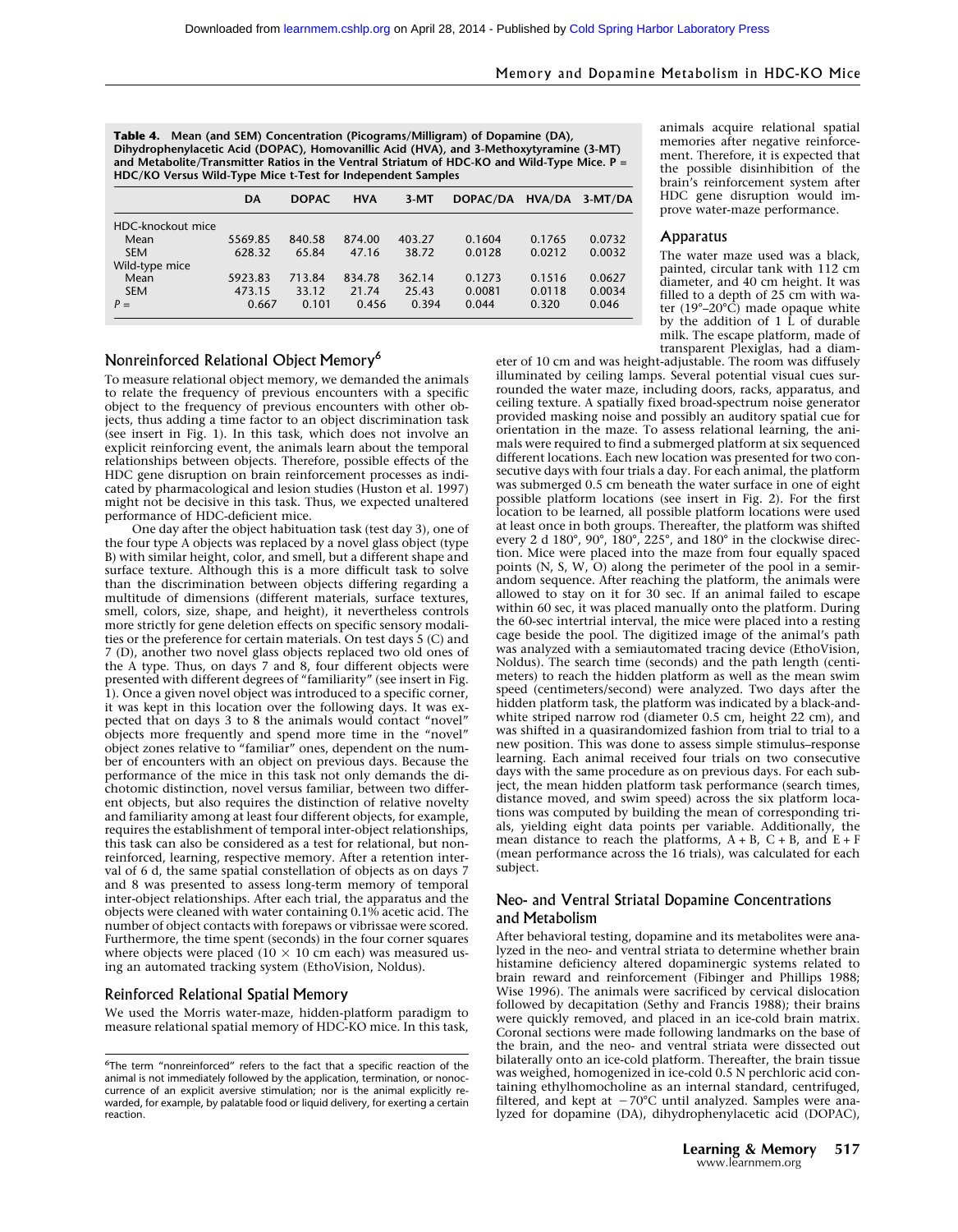homovanillic acid (HVA), and 3-methoxytyramine (3-MT) levels using high-performance liquid chromatography with electrochemical detection (for technical details, see De Souza-Silva et al. 1997). To determine dopamine turnover in the neo- and ventral striata, DOPAC/DA, HVA/DA, and 3-MT/DA ratios were computed (Irifune et al. 1995).

#### **Statistics**

For statistical analyses, repeated measures one-way ANOVAs and *t*-tests for independent and dependent samples were used. Unless otherwise indicated, the *p*-values given are two-tailed, and represent measures of effect.

### ACKNOWLEDGMENTS

We are very grateful to Dr. Hiroshi Ohtsu from the Department of Cellular Pharmacology, Tohoku University, Japan, and Dr. Jian Sheng Lin from the Department of Experimental Medicine, Claude Bernard University, Lyon, France, for the supply of the HDC-KO and wild type mice. This work was supported by the Deutsche Forschungsgemeinschaft (DFG) with grants HU306/ 24-1 to JPH and HA1525/6-3 to HLH as well as by funds of the European Union EU QLG3-CT-2002-00826 to HLH.

The publication costs of this article were defrayed in part by payment of page charges. This article must therefore be hereby marked "advertisement" in accordance with 18 USC section 1734 solely to indicate this fact.

#### REFERENCES

- Airaksinen, M.S., Alanen, S., Szabat, E., Visser, T.J., and Panula, P. 1992. Multiple neurotransmitters in the tuberomammillary nucleus: Comparison of rat, mouse, and guinea pig. *J. Comp. Neurol.* **323:** 103–116.
- Alvarez, E.O. and Banzan, A.M. 1996. Hippocampus and learning: Possible role of histamine receptors. *Medicina* **56:** 155–160.
- Bannerman, D.M., Good, M.A., Butcher, S.P., Ramsay, M., and Morris, R.G. 1995. Distinct components of spatial learning revealed by prior training and NMDA receptor blockade. *Nature* **378:** 182–186.
- Bekkers, J.M. 1993. Enhancement by histamine of NMDA-mediated synaptic transmission in the hippocampus. *Science* **261:** 104–106.
- Blandina, P., Giorgetti, M., Bartolini, L., Cecchi, M., Timmerman, H., Leurs, R., Pepeu, G., and Giovannini, M.G. 1996. Inhibition of cortical acetylcholine release and cognitive performance by histamine H<sub>3</sub> receptor activation in rats. *Br. J. Pharmacol.* **119:** 1656–1664.
- Brown, R.E. and Haas, H.L. 1999. On the mechanism of histaminergic inhibition of glutamate release in the rat dentate gyrus. *J. Physiol.* **515:** 777–786.
- Brown, R.E., Fedorov, N.B., Haas, H.L., and Reymann, K.G. 1995. Histaminergic modulation of synaptic plasticity in area CA1 of rat
- hippocampal slices. *Neuropharmacology* **34:** 181–190. Brown, R.E., Stevens, D.R., and Haas, H.L. 2001. The physiology of brain histamine. *Prog. Neurobiol.* **63:** 637–672.
- Cavus, I. and Teyler, T.J. 1998. NMDA receptor-independent LTP in basal versus apical dendrites of CA1 pyramidal cells in rat hippocampal slice. *Hippocampus* **8:** 373–379.
- Chen, Z., Sugimoto, Y., and Kamei, C. 1999. Effects of intracerebroventricular injection of  $\alpha$ -fluoromethylhistidine on radial maze performance in rats. *Pharmacol. Biochem. Behav.* **64:** 513–518.
- De Souza-Silva, M.A., Mattern, C., Häcker, R., Nogueira, P.J., Huston, J.P., and Schwarting, R.K. 1997. Intranasal administration of the dopaminergic agonists L-DOPA, amphetamine, and cocaine increases dopamine activity in the neostriatum: A microdialysis study in the rat. *J. Neurochem.* **68:** 233–239.
- Di Chiara, G., Acquas, E., and Carboni, E. 1991. Role of mesolimbic dopamine in the motivational effects of drugs: Brain dialysis and place preference studies. In *The mesolimbic dopamine system: From motivation to action* (eds. P. Willner and J. Scheel-Krüger), pp. 367–384. Wiley, Chichester, UK.
- Dringenberg, H.C., De Souza-Silva, M.A., Schwarting, R.K., and Huston J.P. 1998. Increased levels of extracellular dopamine in neostriatum and nucleus accumbens after histamine  $H_1$  receptor blockade. *Naunyn Schmiedebergs Arch. Pharmacol.* **358:** 423–429.
- Fibinger, H.C. and Phillips, A.G. 1988. Mesocorticolimbic dopamine systems and reward. In *The mesocorticolimbic dopamine system* (ed. P.W. Kalivas), Vol. 537, pp. 206–215. NewYork Academy of Sciences, NY.
- Flood, J.F., Uezu, K., and Morley, J.E. 1998. Effect of histamine  $\rm H_{2}$  and H3 receptor modulation in the septum on post-training memory processing. *Psychopharmacology* **140:** 279–284.
	- Frisch, C., Hasenöhrl, R.U., Haas, H.L., Weiler, H.T., Steinbusch, H.W.M., and Huston, J.P. 1998. Facilitation of learning after lesions of the tuberomammillary nucleus region in adult and aged rats. *Exp. Brain Res.* **118:** 447–456.
	- Frisch, C., Hasenöhrl, R.U., and Huston, J.P. 1999. Memory improvement by post-trial injection of lidocaine into the tuberomammillary nucleus, the source of neuronal histamine. *Neurobiol. Learn. Mem.* **72:** 69–77.
	- Galosi, R., Lenard, L., Knoche, A., Haas, H., Huston, J.P., and Schwarting, R.K. 2001. Dopaminergic effects of histamine administration in the nucleus accumbens and the impact of H1-receptor blockade. *Neuropharmacology* **40:** 624–633.
	- Gerlai, R. 1999. Ethological approaches in behavioral neurogenetic research. In *Handbook of molecular-genetic techniques for brain and behavior research; techniques in the behavioral and neural science* (eds. W.E. Crusio and R.T. Gerlai), Vol. 13, pp. 605–613. Elsevier Science B.V., New York.
	- Grover, L.M. and Yan, C. 1999. Evidence for involvement of group II/III metabotropic glutamate receptors in NMDA receptor-independent long-term potentiation in area CA1 of rat hippocampus. *J. Neurophysiol.* **82:** 2956–2969.
	- Haas, H. and Panula, P. 2003. The role of histamine and the tuberomamillary nucleus in the nervous system. *Nat. Rev. Neurosci.* **4:** 121–130.
	- Hasenöhrl, R.U., Weth, K., and Huston, J.P. 1999. Intraventricular infusion of the histamine  $H_1$  receptor antagonist chlorpheniramine improves maze performance and has anxiolytic-like effects in aged hybrid Fischer 344xBrown Norway rats. *Exp. Brain Res.* **128:** 435–440.
	- Hill, S.J., Ganellin, C.R., Timmerman, H., Schwarz, J.C., Shankley, N.P., Young, J.M., Schunack, W., Levi, R., and Haas, H.L. 1997. International Union of Pharmacology. XIII. Classification of histamine receptors. *Pharmacol. Rev.* **49:** 253–278.
	- Hoh, T., Beiko, J., Boon, F., Weiss, S., and Cain, D.P. 1999. Complex behavioral strategy and reversal learning in the water maze without NMDA receptor-dependent long-term potentiation. *J. Neurosci.* **19:** RC2.
	- Huston, J.P. and Oitzl, M.S. 1989. The relationship between reinforcement and memory: Parallels in the rewarding and mnemonic effects of the neuropeptide substance P. *Neurosci. Biobehav. Rev.* **13:** 171–180.
	- Huston, J.P., Wagner, U., and Hasenöhrl, R.U. 1997. The tuberomammillary nucleus in the control of learning, memory and reinforcement processes: Evidence for an inhibitory role. *Behav. Brain Res.* **83:** 97–105.
	- Irifune, M., Nomoto, M., and Fukuda, T. 1995. Effects of GBR 12909 on locomotor activity and dopamine turnover in mice: Comparison with apomorphine. *Eur. J. Pharmacol.* **272:** 79–85.
	- Kamei, C., Okumura, Y., and Tasaka, K. 1993. Influence of histamine depletion on learning and memory recollection in rats. *Psychopharmacology* **111:** 376–382.
	- Köhler, C., Swanson, L.W., Haglund, L., and Wu, J.Y. 1985. The cytoarchitecture, histochemistry and projections of the tuberomammillary nucleus in the rat. *Neuroscience* **16:** 85–110.
	- Kubota, Y., Ito, C., Sakurai, E., Sakurai, E., Watanabe, T., and Ohtsu, H. 2002. Increased methamphetamine-induced locomotor activity and behavioral sensitization in histamine-deficient mice. *J. Neurochem.* **83:** 837–845.
	- Lin, J.S. 2000. Brain structures and mechanisms involved in the control of cortical activation and wakefulness, with emphasis on the posterior hypothalamus and histaminergic neurons. *Sleep Med. Rev.* **4:** 471–503.
	- Maisonnette, S., Huston, J.P., Brandao, M., and Schwarting, R.K. 1998. Behavioral asymmetries and neurochemical changes after unilateral lesions of tuberomammillary nucleus or substantia nigra. *Exp. Brain Res.* **120:** 273–282.
	- Martin, S.J. and Morris, R.G. 2002. Newlife in an old idea: The synaptic plasticity and memory hypothesis revisited. *Hippocampus* **12:** 609–636.
	- Masukawa, Y., Suzuki, T., and Misawa, M. 1993. Differential modification of the rewarding effects of methamphetamine and cocaine by opioids and antihistamines. *Psychopharmacology* **111:** 139–143.
	- Ohtsu, H., Tanaka, S., Terui, T., Hori, Y., Makabe-Kobayashi, Y., Pejler, G., Tchougounova, E., Hellman, L., Gertsenstein, M., Hirasawa, N., et al. 2001. Mice lacking histidine decarboxylase exhibit abnormal mast cells. *FEBS Lett.* **502:** 53–56.
	- Onodera, K., Yamatodani, A., and Watanabe, T. 1992. Effects of -fluoromethylhistidine on locomotor activity, brain histamine and